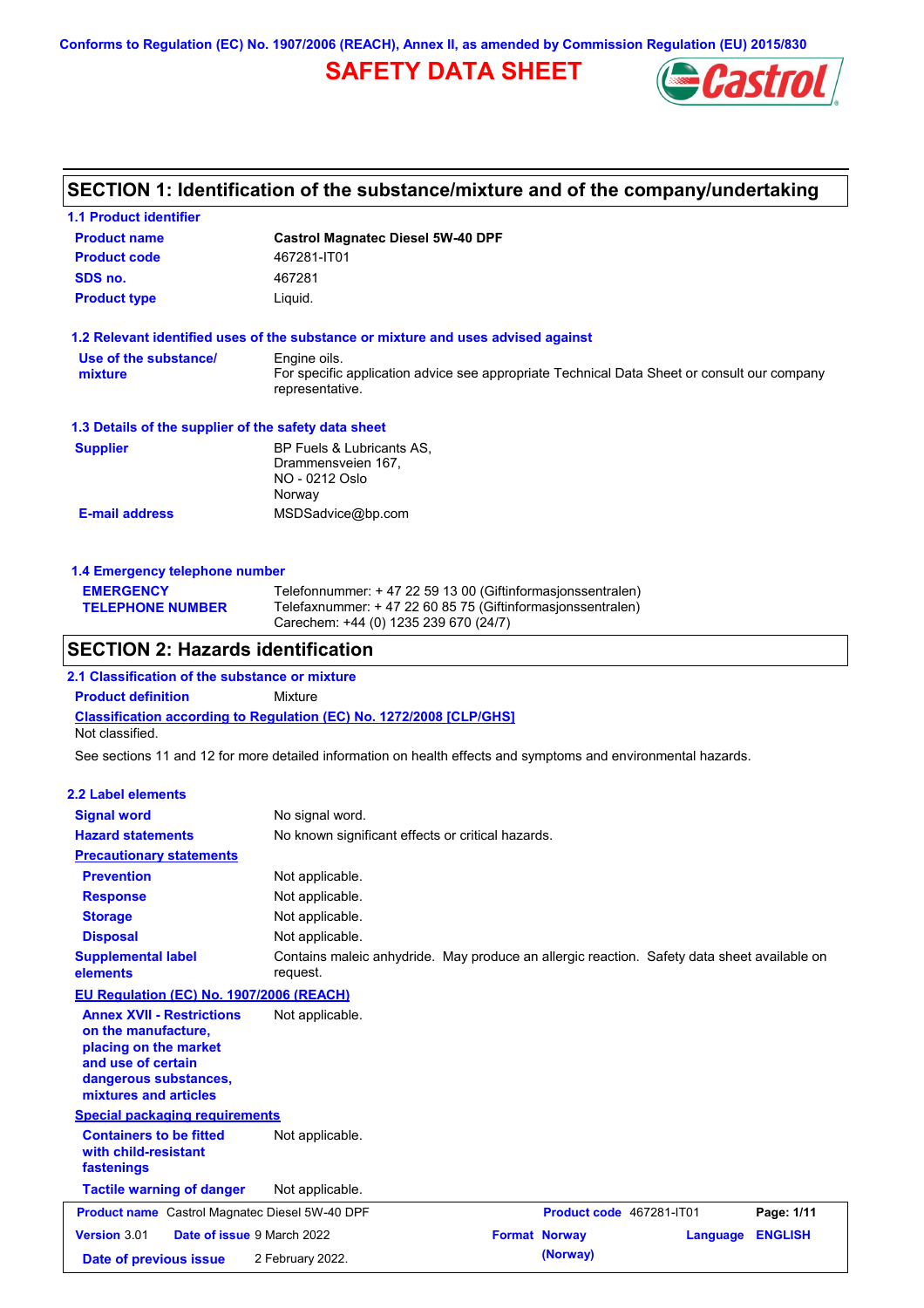## **SECTION 2: Hazards identification**

| 2.3 Other hazards                                                                                                        |                                                                                                                                                                                                                          |
|--------------------------------------------------------------------------------------------------------------------------|--------------------------------------------------------------------------------------------------------------------------------------------------------------------------------------------------------------------------|
| <b>Results of PBT and vPvB</b><br>assessment                                                                             | Product does not meet the criteria for PBT or vPvB according to Regulation (EC) No. 1907/2006,<br>Annex XIII.                                                                                                            |
| <b>Product meets the criteria</b><br>for PBT or vPvB according<br>to Regulation (EC) No.<br><b>1907/2006, Annex XIII</b> | This mixture does not contain any substances that are assessed to be a PBT or a vPvB.                                                                                                                                    |
| Other hazards which do<br>not result in classification                                                                   | Defatting to the skin.<br>USED ENGINE OILS<br>Used engine oil may contain hazardous components which have the potential to cause skin<br>cancer.<br>See Toxicological Information, section 11 of this Safety Data Sheet. |

### **SECTION 3: Composition/information on ingredients**

Mixture

### **3.2 Mixtures**

**Product definition**

Highly refined base oil (IP 346 DMSO extract < 3%). Proprietary performance additives.

| <b>Product/ingredient</b><br>name                              | <b>Identifiers</b>                                                                   | $\frac{9}{6}$ | <b>Regulation (EC) No.</b><br>1272/2008 [CLP]                                                                                                                          | Type  |
|----------------------------------------------------------------|--------------------------------------------------------------------------------------|---------------|------------------------------------------------------------------------------------------------------------------------------------------------------------------------|-------|
| Distillates (petroleum), hydrotreated<br>heavy paraffinic      | REACH #: 01-2119484627-25<br>EC: 265-157-1<br>CAS: 64742-54-7<br>Index: 649-467-00-8 | ≥50 - ≤75     | Not classified.                                                                                                                                                        | [6]   |
| Distillates (petroleum), hydrotreated<br>heavy paraffinic      | REACH #: 01-2119484627-25<br>EC: 265-157-1<br>CAS: 64742-54-7<br>Index: 649-467-00-8 | ≥25 - ≤50     | Asp. Tox. 1, H304                                                                                                                                                      | $[1]$ |
| Benzene, ethenyl-, polymer with<br>1,3-butadiene, hydrogenated | CAS: 66070-58-4                                                                      | ≤3            | Aquatic Chronic 4, H413                                                                                                                                                | $[1]$ |
| maleic anhydride                                               | REACH #: 01-2119472428-31<br>EC: 203-571-6<br>CAS: 108-31-6<br>Index: 607-096-00-9   | < 0.001       | Acute Tox. 4, H302<br>Skin Corr. 1B, H314<br>Eye Dam. 1, H318<br>Resp. Sens. 1, H334<br>Skin Sens. 1A, H317<br>STOT RE 1, H372<br>(respiratory system)<br>(inhalation) | $[1]$ |

EUH071

**See Section 16 for the full text of the H statements declared above.**

#### **Type**

[1] Substance classified with a health or environmental hazard

[2] Substance with a workplace exposure limit

[3] Substance meets the criteria for PBT according to Regulation (EC) No. 1907/2006, Annex XIII

- [4] Substance meets the criteria for vPvB according to Regulation (EC) No. 1907/2006, Annex XIII
- [5] Substance of equivalent concern
- [6] Additional disclosure due to company policy

Occupational exposure limits, if available, are listed in Section 8.

### **SECTION 4: First aid measures**

| 4.1 Description of first aid measures                                                                                                                                                                                                                  |                                                                                                                                                                                                                                                     |                                                                                    |          |                |
|--------------------------------------------------------------------------------------------------------------------------------------------------------------------------------------------------------------------------------------------------------|-----------------------------------------------------------------------------------------------------------------------------------------------------------------------------------------------------------------------------------------------------|------------------------------------------------------------------------------------|----------|----------------|
| In case of contact, immediately flush eyes with plenty of water for at least 15 minutes. Eyelids<br>Eye contact<br>should be held away from the eyeball to ensure thorough rinsing. Check for and remove any<br>contact lenses. Get medical attention. |                                                                                                                                                                                                                                                     |                                                                                    |          |                |
| <b>Skin contact</b>                                                                                                                                                                                                                                    | Wash skin thoroughly with soap and water or use recognised skin cleanser. Remove<br>contaminated clothing and shoes. Wash clothing before reuse. Clean shoes thoroughly before<br>reuse. Get medical attention if irritation develops.              |                                                                                    |          |                |
| <b>Inhalation</b>                                                                                                                                                                                                                                      | If inhaled, remove to fresh air. In case of inhalation of decomposition products in a fire,<br>symptoms may be delayed. The exposed person may need to be kept under medical<br>surveillance for 48 hours. Get medical attention if symptoms occur. |                                                                                    |          |                |
| <b>Ingestion</b>                                                                                                                                                                                                                                       | Do not induce vomiting unless directed to do so by medical personnel. Get medical attention if<br>symptoms occur.                                                                                                                                   |                                                                                    |          |                |
| <b>Protection of first-aiders</b>                                                                                                                                                                                                                      |                                                                                                                                                                                                                                                     | No action shall be taken involving any personal risk or without suitable training. |          |                |
| <b>Product name</b> Castrol Magnatec Diesel 5W-40 DPF                                                                                                                                                                                                  |                                                                                                                                                                                                                                                     | <b>Product code</b> 467281-IT01                                                    |          | Page: 2/11     |
| <b>Version 3.01</b>                                                                                                                                                                                                                                    | <b>Date of issue 9 March 2022</b>                                                                                                                                                                                                                   | <b>Format Norway</b>                                                               | Language | <b>ENGLISH</b> |
| Date of previous issue                                                                                                                                                                                                                                 | 2 February 2022.                                                                                                                                                                                                                                    | (Norway)                                                                           |          |                |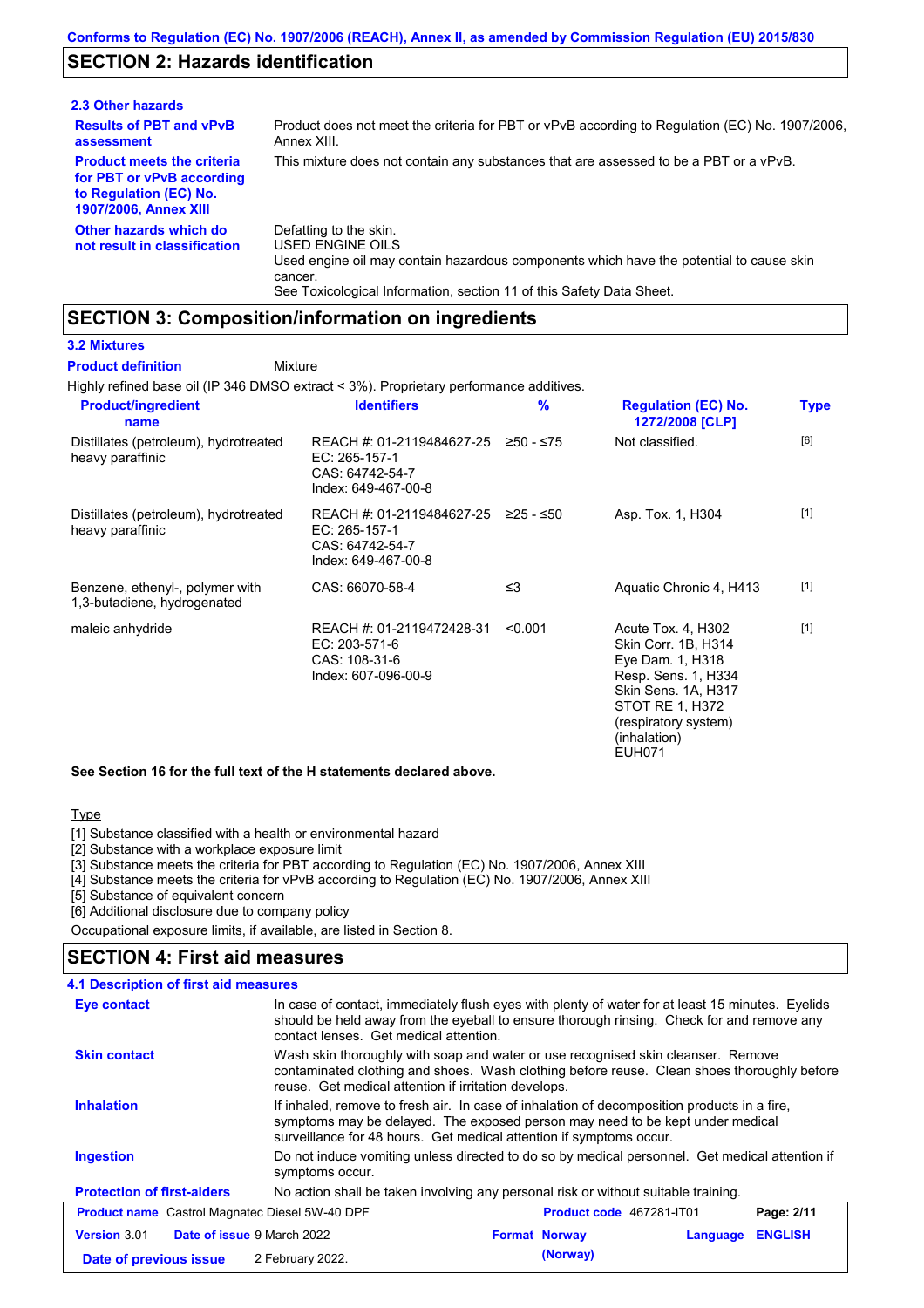## **SECTION 4: First aid measures**

#### **4.2 Most important symptoms and effects, both acute and delayed**

See Section 11 for more detailed information on health effects and symptoms. **Potential acute health effects**

| POIGHING ACUIG HEART GHECTS |                                                                                                                     |
|-----------------------------|---------------------------------------------------------------------------------------------------------------------|
| <b>Inhalation</b>           | Exposure to decomposition products may cause a health hazard. Serious effects may be<br>delayed following exposure. |
| <b>Ingestion</b>            | No known significant effects or critical hazards.                                                                   |
| <b>Skin contact</b>         | Defatting to the skin. May cause skin dryness and irritation.                                                       |
| <b>Eye contact</b>          | No known significant effects or critical hazards.                                                                   |
|                             | Delayed and immediate effects as well as chronic effects from short and long-term exposure                          |
| <b>Inhalation</b>           | Overexposure to the inhalation of airborne droplets or aerosols may cause irritation of the<br>respiratory tract.   |
| <b>Ingestion</b>            | Ingestion of large quantities may cause nausea and diarrhoea.                                                       |
| <b>Skin contact</b>         | Prolonged or repeated contact can defat the skin and lead to irritation and/or dermatitis.                          |
| Eye contact                 | Potential risk of transient stinging or redness if accidental eye contact occurs.                                   |
|                             |                                                                                                                     |

### **4.3 Indication of any immediate medical attention and special treatment needed**

**Notes to physician** Treatment should in general be symptomatic and directed to relieving any effects. In case of inhalation of decomposition products in a fire, symptoms may be delayed. The exposed person may need to be kept under medical surveillance for 48 hours.

## **SECTION 5: Firefighting measures**

| 5.1 Extinguishing media                                                                                                                                                                                |                                                                                                                                                                                                                                                                                                                                                                   |
|--------------------------------------------------------------------------------------------------------------------------------------------------------------------------------------------------------|-------------------------------------------------------------------------------------------------------------------------------------------------------------------------------------------------------------------------------------------------------------------------------------------------------------------------------------------------------------------|
| <b>Suitable extinguishing</b><br>media                                                                                                                                                                 | In case of fire, use foam, dry chemical or carbon dioxide extinguisher or spray.                                                                                                                                                                                                                                                                                  |
| <b>Unsuitable extinguishing</b><br>media                                                                                                                                                               | Do not use water jet. The use of a water jet may cause the fire to spread by splashing the<br>burning product.                                                                                                                                                                                                                                                    |
| 5.2 Special hazards arising from the substance or mixture                                                                                                                                              |                                                                                                                                                                                                                                                                                                                                                                   |
| <b>Hazards from the</b><br>substance or mixture                                                                                                                                                        | In a fire or if heated, a pressure increase will occur and the container may burst.                                                                                                                                                                                                                                                                               |
| Combustion products may include the following:<br><b>Hazardous combustion</b><br>carbon oxides $(CO, CO2)$ (carbon monoxide, carbon dioxide)<br>products<br>nitrogen oxides (NO, NO <sub>2</sub> etc.) |                                                                                                                                                                                                                                                                                                                                                                   |
| 5.3 Advice for firefighters                                                                                                                                                                            |                                                                                                                                                                                                                                                                                                                                                                   |
| <b>Special precautions for</b><br>fire-fighters                                                                                                                                                        | No action shall be taken involving any personal risk or without suitable training. Promptly<br>isolate the scene by removing all persons from the vicinity of the incident if there is a fire.                                                                                                                                                                    |
| <b>Special protective</b><br>equipment for fire-fighters                                                                                                                                               | Fire-fighters should wear appropriate protective equipment and self-contained breathing<br>apparatus (SCBA) with a full face-piece operated in positive pressure mode. Clothing for fire-<br>fighters (including helmets, protective boots and gloves) conforming to European standard EN<br>469 will provide a basic level of protection for chemical incidents. |

### **SECTION 6: Accidental release measures**

|                                         | 6.1 Personal precautions, protective equipment and emergency procedures                                                                                                                                                                                                                                                             |
|-----------------------------------------|-------------------------------------------------------------------------------------------------------------------------------------------------------------------------------------------------------------------------------------------------------------------------------------------------------------------------------------|
| For non-emergency<br>personnel          | No action shall be taken involving any personal risk or without suitable training. Evacuate<br>surrounding areas. Keep unnecessary and unprotected personnel from entering. Do not touch<br>or walk through spilt material. Floors may be slippery; use care to avoid falling. Put on<br>appropriate personal protective equipment. |
| For emergency responders                | If specialised clothing is required to deal with the spillage, take note of any information in<br>Section 8 on suitable and unsuitable materials. See also the information in "For non-<br>emergency personnel".                                                                                                                    |
| <b>6.2 Environmental</b><br>precautions | Avoid dispersal of spilt material and runoff and contact with soil, waterways, drains and sewers.<br>Inform the relevant authorities if the product has caused environmental pollution (sewers,<br>waterways, soil or air).                                                                                                         |

### **6.3 Methods and material for containment and cleaning up**

| <b>Product name</b> Castrol Magnatec Diesel 5W-40 DPF |  | <b>Product code</b> 467281-IT01   |  | Page: 3/11           |                         |  |
|-------------------------------------------------------|--|-----------------------------------|--|----------------------|-------------------------|--|
| <b>Version 3.01</b>                                   |  | <b>Date of issue 9 March 2022</b> |  | <b>Format Norway</b> | <b>Language ENGLISH</b> |  |
| Date of previous issue                                |  | 2 February 2022.                  |  | (Norway)             |                         |  |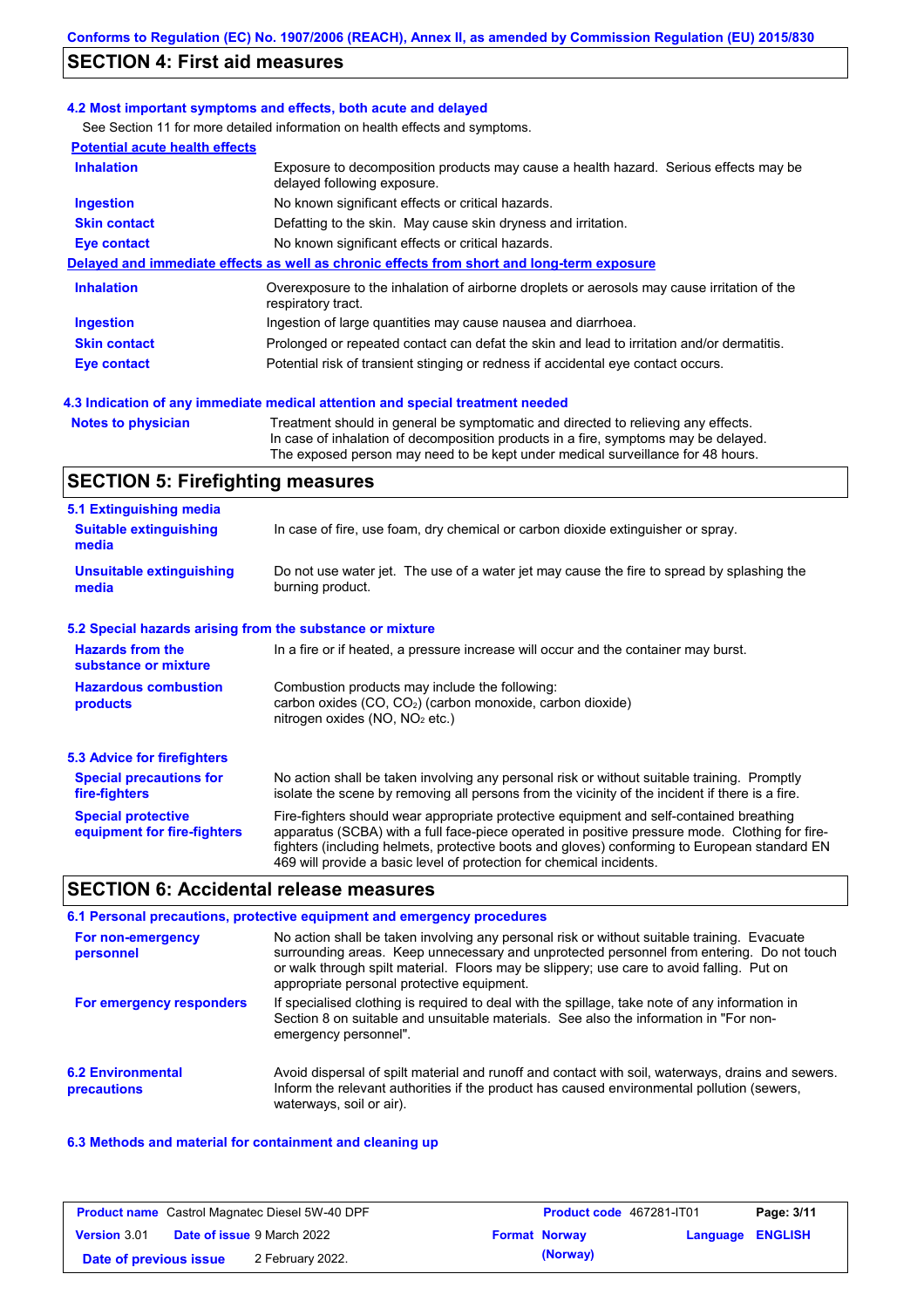# **SECTION 6: Accidental release measures**

| <b>Small spill</b>                        | Stop leak if without risk. Move containers from spill area. Absorb with an inert material and<br>place in an appropriate waste disposal container. Dispose of via a licensed waste disposal<br>contractor.                                                                                                                                                                                     |  |  |  |
|-------------------------------------------|------------------------------------------------------------------------------------------------------------------------------------------------------------------------------------------------------------------------------------------------------------------------------------------------------------------------------------------------------------------------------------------------|--|--|--|
| Large spill                               | Stop leak if without risk. Move containers from spill area. Prevent entry into sewers, water<br>courses, basements or confined areas. Contain and collect spillage with non-combustible,<br>absorbent material e.g. sand, earth, vermiculite or diatomaceous earth and place in container<br>for disposal according to local regulations. Dispose of via a licensed waste disposal contractor. |  |  |  |
| 6.4 Reference to other<br><b>sections</b> | See Section 1 for emergency contact information.<br>See Section 5 for firefighting measures.<br>See Section 8 for information on appropriate personal protective equipment.<br>See Section 12 for environmental precautions.<br>See Section 13 for additional waste treatment information.                                                                                                     |  |  |  |

# **SECTION 7: Handling and storage**

| 7.1 Precautions for safe handling                                                    |                                                                                                                                                                                                                                                                                                                                                                                                                                                                                          |  |  |  |
|--------------------------------------------------------------------------------------|------------------------------------------------------------------------------------------------------------------------------------------------------------------------------------------------------------------------------------------------------------------------------------------------------------------------------------------------------------------------------------------------------------------------------------------------------------------------------------------|--|--|--|
| <b>Protective measures</b>                                                           | Put on appropriate personal protective equipment.                                                                                                                                                                                                                                                                                                                                                                                                                                        |  |  |  |
| <b>Advice on general</b><br>occupational hygiene                                     | Eating, drinking and smoking should be prohibited in areas where this material is handled,<br>stored and processed. Wash thoroughly after handling. Remove contaminated clothing and<br>protective equipment before entering eating areas. See also Section 8 for additional<br>information on hygiene measures.                                                                                                                                                                         |  |  |  |
| <b>7.2 Conditions for safe</b><br>storage, including any<br><i>incompatibilities</i> | Store in accordance with local requlations. Store in a dry, cool and well-ventilated area, away<br>from incompatible materials (see Section 10). Keep away from heat and direct sunlight. Keep<br>container tightly closed and sealed until ready for use. Containers that have been opened must<br>be carefully resealed and kept upright to prevent leakage. Store and use only in equipment/<br>containers designed for use with this product. Do not store in unlabelled containers. |  |  |  |
| Not suitable                                                                         | Prolonged exposure to elevated temperature.                                                                                                                                                                                                                                                                                                                                                                                                                                              |  |  |  |
| 7.3 Specific end use(s)                                                              |                                                                                                                                                                                                                                                                                                                                                                                                                                                                                          |  |  |  |
| <b>Recommendations</b>                                                               | See section 1.2 and Exposure scenarios in annex, if applicable.                                                                                                                                                                                                                                                                                                                                                                                                                          |  |  |  |

## **SECTION 8: Exposure controls/personal protection**

### **8.1 Control parameters**

| <b>Occupational exposure limits</b>                         |  |                                                                                                                                                                                                                                                                                                                                                                                                                                                                                                                                                                                                                                                                                                                                                                                                                                                                                                                                                                                                                            |  |  |
|-------------------------------------------------------------|--|----------------------------------------------------------------------------------------------------------------------------------------------------------------------------------------------------------------------------------------------------------------------------------------------------------------------------------------------------------------------------------------------------------------------------------------------------------------------------------------------------------------------------------------------------------------------------------------------------------------------------------------------------------------------------------------------------------------------------------------------------------------------------------------------------------------------------------------------------------------------------------------------------------------------------------------------------------------------------------------------------------------------------|--|--|
| <b>Product/ingredient name</b>                              |  | <b>Exposure limit values</b>                                                                                                                                                                                                                                                                                                                                                                                                                                                                                                                                                                                                                                                                                                                                                                                                                                                                                                                                                                                               |  |  |
| Distillates (petroleum), hydrotreated heavy paraffinic      |  | FOR-2011-12-06-1358 (Norway).<br>TWA: 1 mg/m <sup>3</sup> 8 hours. Issued/Revised: 2/1996 Form: mineral oil<br>particles<br>TWA: 50 mg/m <sup>3</sup> 8 hours. Issued/Revised: 2/1996 Form: Vapour                                                                                                                                                                                                                                                                                                                                                                                                                                                                                                                                                                                                                                                                                                                                                                                                                         |  |  |
| Distillates (petroleum), hydrotreated heavy paraffinic      |  | FOR-2011-12-06-1358 (Norway).<br>TWA: 1 mg/m <sup>3</sup> 8 hours. Issued/Revised: 2/1996 Form: mineral oil<br>particles<br>TWA: 50 mg/m <sup>3</sup> 8 hours. Issued/Revised: 2/1996 Form: Vapour                                                                                                                                                                                                                                                                                                                                                                                                                                                                                                                                                                                                                                                                                                                                                                                                                         |  |  |
| maleic anhydride                                            |  | FOR-2011-12-06-1358 (Norway). Skin sensitiser.<br>TWA: 0.2 ppm 8 hours. Issued/Revised: 2/1996<br>TWA: 0.8 mg/m <sup>3</sup> 8 hours. Issued/Revised: 2/1996                                                                                                                                                                                                                                                                                                                                                                                                                                                                                                                                                                                                                                                                                                                                                                                                                                                               |  |  |
| quidance only.                                              |  | Whilst specific OELs for certain components may be shown in this section, other components may be present in any mist,<br>vapour or dust produced. Therefore, the specific OELs may not be applicable to the product as a whole and are provided for                                                                                                                                                                                                                                                                                                                                                                                                                                                                                                                                                                                                                                                                                                                                                                       |  |  |
| <b>Recommended monitoring</b><br>procedures                 |  | If this product contains ingredients with exposure limits, personal, workplace atmosphere or<br>biological monitoring may be reguired to determine the effectiveness of the ventilation or other<br>control measures and/or the necessity to use respiratory protective equipment. Reference<br>should be made to monitoring standards, such as the following: European Standard EN 689<br>(Workplace atmospheres - Guidance for the assessment of exposure by inhalation to chemical<br>agents for comparison with limit values and measurement strategy) European Standard EN<br>14042 (Workplace atmospheres - Guide for the application and use of procedures for the<br>assessment of exposure to chemical and biological agents) European Standard EN 482<br>(Workplace atmospheres - General requirements for the performance of procedures for the<br>measurement of chemical agents) Reference to national guidance documents for methods for<br>the determination of hazardous substances will also be required. |  |  |
| <b>Derived No Effect Level</b><br>No DNELs/DMELs available. |  |                                                                                                                                                                                                                                                                                                                                                                                                                                                                                                                                                                                                                                                                                                                                                                                                                                                                                                                                                                                                                            |  |  |

|                        | <b>Product name</b> Castrol Magnatec Diesel 5W-40 DPF | <b>Product code</b> 467281-IT01 |                         | Page: 4/11 |
|------------------------|-------------------------------------------------------|---------------------------------|-------------------------|------------|
| <b>Version 3.01</b>    | <b>Date of issue 9 March 2022</b>                     | <b>Format Norway</b>            | <b>Language ENGLISH</b> |            |
| Date of previous issue | 2 February 2022.                                      | (Norway)                        |                         |            |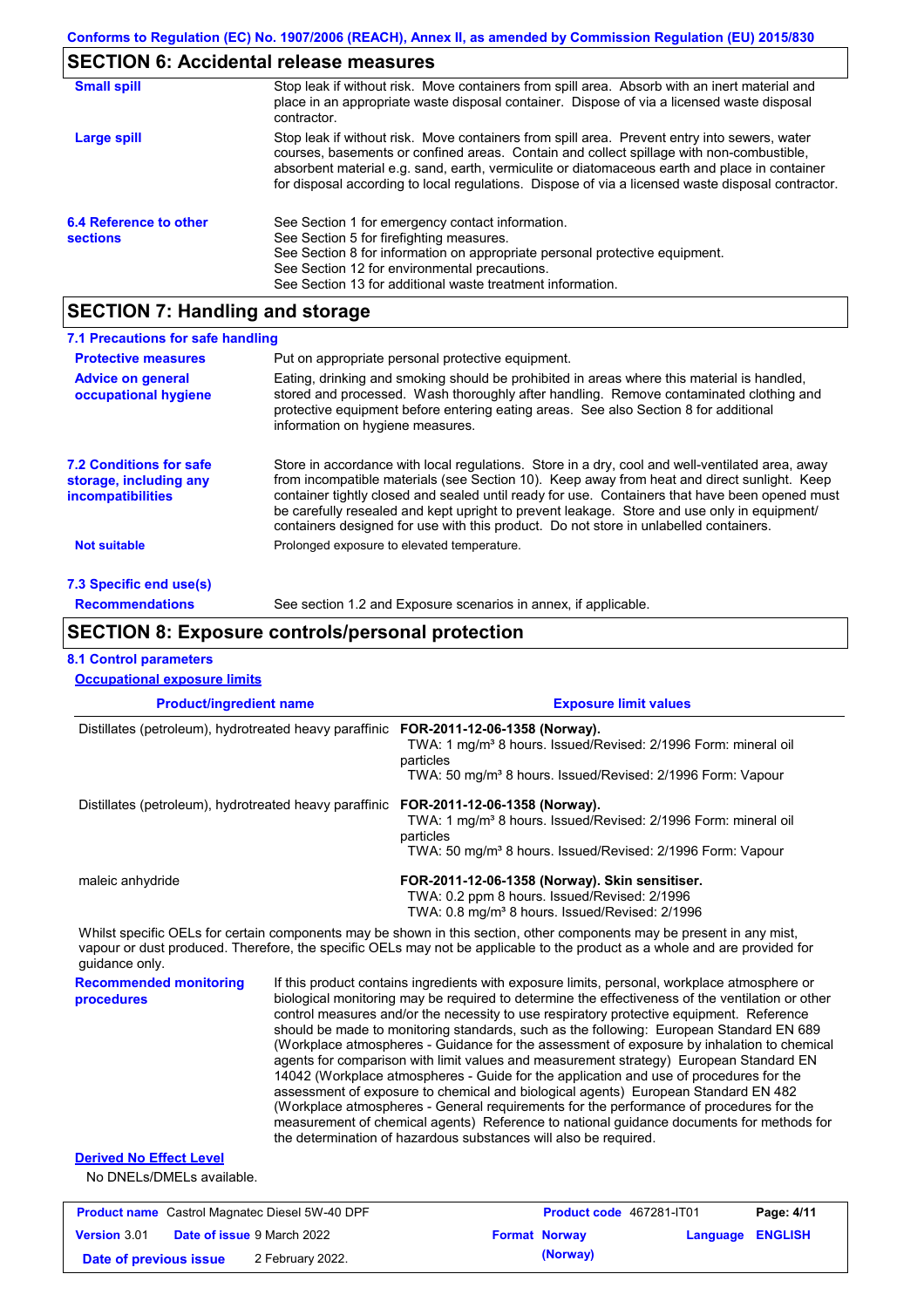# **SECTION 8: Exposure controls/personal protection**

**Predicted No Effect Concentration** No PNECs available

| <b>8.2 Exposure controls</b>                          |                                                                                                                                                                                                                                                                                                                                                                                                                                                                                                                                                                                                                                                                                                                                                                                                                                                                                                                                                                                                         |                          |                  |            |  |
|-------------------------------------------------------|---------------------------------------------------------------------------------------------------------------------------------------------------------------------------------------------------------------------------------------------------------------------------------------------------------------------------------------------------------------------------------------------------------------------------------------------------------------------------------------------------------------------------------------------------------------------------------------------------------------------------------------------------------------------------------------------------------------------------------------------------------------------------------------------------------------------------------------------------------------------------------------------------------------------------------------------------------------------------------------------------------|--------------------------|------------------|------------|--|
| <b>Appropriate engineering</b><br><b>controls</b>     | Provide exhaust ventilation or other engineering controls to keep the relevant airborne<br>concentrations below their respective occupational exposure limits.<br>All activities involving chemicals should be assessed for their risks to health, to ensure<br>exposures are adequately controlled. Personal protective equipment should only be considered<br>after other forms of control measures (e.g. engineering controls) have been suitably evaluated.<br>Personal protective equipment should conform to appropriate standards, be suitable for use, be<br>kept in good condition and properly maintained.<br>Your supplier of personal protective equipment should be consulted for advice on selection and<br>appropriate standards. For further information contact your national organisation for standards.<br>The final choice of protective equipment will depend upon a risk assessment. It is important to<br>ensure that all items of personal protective equipment are compatible. |                          |                  |            |  |
| <b>Individual protection measures</b>                 |                                                                                                                                                                                                                                                                                                                                                                                                                                                                                                                                                                                                                                                                                                                                                                                                                                                                                                                                                                                                         |                          |                  |            |  |
| <b>Hygiene measures</b>                               | Wash hands, forearms and face thoroughly after handling chemical products, before eating,<br>smoking and using the lavatory and at the end of the working period. Ensure that eyewash<br>stations and safety showers are close to the workstation location.                                                                                                                                                                                                                                                                                                                                                                                                                                                                                                                                                                                                                                                                                                                                             |                          |                  |            |  |
| <b>Respiratory protection</b>                         | In case of insufficient ventilation, wear suitable respiratory equipment.<br>The correct choice of respiratory protection depends upon the chemicals being handled, the<br>conditions of work and use, and the condition of the respiratory equipment. Safety procedures<br>should be developed for each intended application. Respiratory protection equipment should<br>therefore be chosen in consultation with the supplier/manufacturer and with a full assessment<br>of the working conditions.                                                                                                                                                                                                                                                                                                                                                                                                                                                                                                   |                          |                  |            |  |
| <b>Eye/face protection</b>                            | Safety glasses with side shields.                                                                                                                                                                                                                                                                                                                                                                                                                                                                                                                                                                                                                                                                                                                                                                                                                                                                                                                                                                       |                          |                  |            |  |
| <b>Skin protection</b>                                |                                                                                                                                                                                                                                                                                                                                                                                                                                                                                                                                                                                                                                                                                                                                                                                                                                                                                                                                                                                                         |                          |                  |            |  |
| <b>Hand protection</b>                                | <b>General Information:</b>                                                                                                                                                                                                                                                                                                                                                                                                                                                                                                                                                                                                                                                                                                                                                                                                                                                                                                                                                                             |                          |                  |            |  |
|                                                       | Because specific work environments and material handling practices vary, safety procedures<br>should be developed for each intended application. The correct choice of protective gloves<br>depends upon the chemicals being handled, and the conditions of work and use. Most gloves<br>provide protection for only a limited time before they must be discarded and replaced (even the<br>best chemically resistant gloves will break down after repeated chemical exposures).                                                                                                                                                                                                                                                                                                                                                                                                                                                                                                                        |                          |                  |            |  |
|                                                       | Gloves should be chosen in consultation with the supplier / manufacturer and taking account of<br>a full assessment of the working conditions.                                                                                                                                                                                                                                                                                                                                                                                                                                                                                                                                                                                                                                                                                                                                                                                                                                                          |                          |                  |            |  |
|                                                       | Recommended: Nitrile gloves.<br><b>Breakthrough time:</b>                                                                                                                                                                                                                                                                                                                                                                                                                                                                                                                                                                                                                                                                                                                                                                                                                                                                                                                                               |                          |                  |            |  |
|                                                       | Breakthrough time data are generated by glove manufacturers under laboratory test conditions<br>and represent how long a glove can be expected to provide effective permeation resistance. It<br>is important when following breakthrough time recommendations that actual workplace<br>conditions are taken into account. Always consult with your glove supplier for up-to-date<br>technical information on breakthrough times for the recommended glove type.<br>Our recommendations on the selection of gloves are as follows:                                                                                                                                                                                                                                                                                                                                                                                                                                                                      |                          |                  |            |  |
|                                                       | Continuous contact:                                                                                                                                                                                                                                                                                                                                                                                                                                                                                                                                                                                                                                                                                                                                                                                                                                                                                                                                                                                     |                          |                  |            |  |
|                                                       | Gloves with a minimum breakthrough time of 240 minutes, or >480 minutes if suitable gloves<br>can be obtained.<br>If suitable gloves are not available to offer that level of protection, gloves with shorter<br>breakthrough times may be acceptable as long as appropriate glove maintenance and<br>replacement regimes are determined and adhered to.                                                                                                                                                                                                                                                                                                                                                                                                                                                                                                                                                                                                                                                |                          |                  |            |  |
|                                                       | Short-term / splash protection:                                                                                                                                                                                                                                                                                                                                                                                                                                                                                                                                                                                                                                                                                                                                                                                                                                                                                                                                                                         |                          |                  |            |  |
|                                                       | Recommended breakthrough times as above.<br>It is recognised that for short-term, transient exposures, gloves with shorter breakthrough times<br>may commonly be used. Therefore, appropriate maintenance and replacement regimes must<br>be determined and rigorously followed.                                                                                                                                                                                                                                                                                                                                                                                                                                                                                                                                                                                                                                                                                                                        |                          |                  |            |  |
|                                                       | <b>Glove Thickness:</b>                                                                                                                                                                                                                                                                                                                                                                                                                                                                                                                                                                                                                                                                                                                                                                                                                                                                                                                                                                                 |                          |                  |            |  |
|                                                       | For general applications, we recommend gloves with a thickness typically greater than 0.35 mm.                                                                                                                                                                                                                                                                                                                                                                                                                                                                                                                                                                                                                                                                                                                                                                                                                                                                                                          |                          |                  |            |  |
|                                                       | It should be emphasised that glove thickness is not necessarily a good predictor of glove                                                                                                                                                                                                                                                                                                                                                                                                                                                                                                                                                                                                                                                                                                                                                                                                                                                                                                               |                          |                  |            |  |
| <b>Product name</b> Castrol Magnatec Diesel 5W-40 DPF |                                                                                                                                                                                                                                                                                                                                                                                                                                                                                                                                                                                                                                                                                                                                                                                                                                                                                                                                                                                                         | Product code 467281-IT01 |                  | Page: 5/11 |  |
| Version 3.01<br>Date of issue 9 March 2022            |                                                                                                                                                                                                                                                                                                                                                                                                                                                                                                                                                                                                                                                                                                                                                                                                                                                                                                                                                                                                         | <b>Format Norway</b>     | Language ENGLISH |            |  |

**Date of previous issue** 2 February 2022.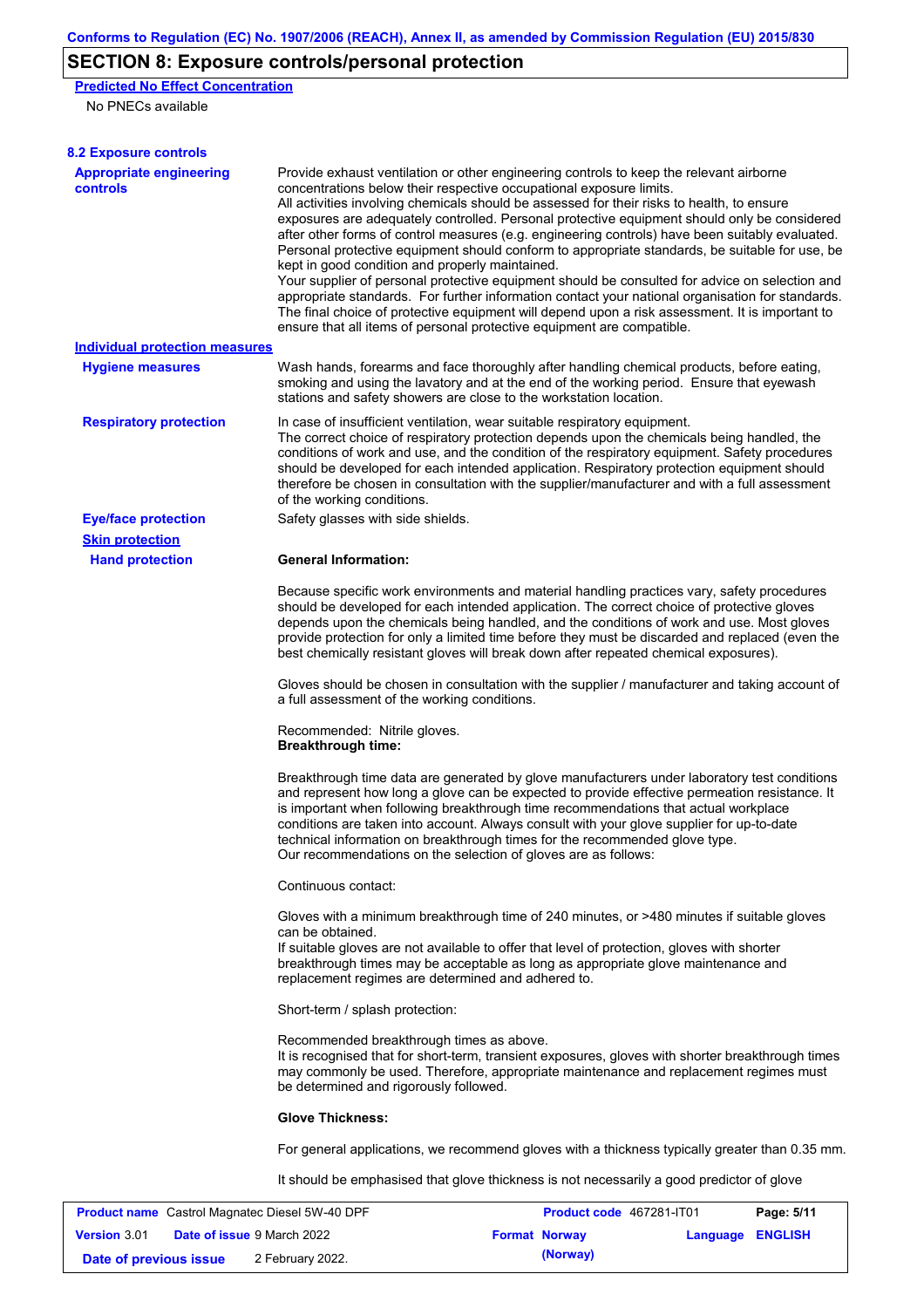# **SECTION 8: Exposure controls/personal protection**

|                                           | resistance to a specific chemical, as the permeation efficiency of the glove will be dependent<br>on the exact composition of the glove material. Therefore, glove selection should also be based<br>on consideration of the task requirements and knowledge of breakthrough times.<br>Glove thickness may also vary depending on the glove manufacturer, the glove type and the<br>glove model. Therefore, the manufacturers' technical data should always be taken into account<br>to ensure selection of the most appropriate glove for the task.                                                                                                                                  |
|-------------------------------------------|---------------------------------------------------------------------------------------------------------------------------------------------------------------------------------------------------------------------------------------------------------------------------------------------------------------------------------------------------------------------------------------------------------------------------------------------------------------------------------------------------------------------------------------------------------------------------------------------------------------------------------------------------------------------------------------|
|                                           | Note: Depending on the activity being conducted, gloves of varying thickness may be required<br>for specific tasks. For example:                                                                                                                                                                                                                                                                                                                                                                                                                                                                                                                                                      |
|                                           | • Thinner gloves (down to 0.1 mm or less) may be required where a high degree of manual<br>dexterity is needed. However, these gloves are only likely to give short duration protection and<br>would normally be just for single use applications, then disposed of.                                                                                                                                                                                                                                                                                                                                                                                                                  |
|                                           | • Thicker gloves (up to 3 mm or more) may be required where there is a mechanical (as well<br>as a chemical) risk i.e. where there is abrasion or puncture potential.                                                                                                                                                                                                                                                                                                                                                                                                                                                                                                                 |
| <b>Skin and body</b>                      | Use of protective clothing is good industrial practice.<br>Personal protective equipment for the body should be selected based on the task being<br>performed and the risks involved and should be approved by a specialist before handling this<br>product.<br>Cotton or polyester/cotton overalls will only provide protection against light superficial<br>contamination that will not soak through to the skin. Overalls should be laundered on a regular<br>basis. When the risk of skin exposure is high (e.g. when cleaning up spillages or if there is a<br>risk of splashing) then chemical resistant aprons and/or impervious chemical suits and boots<br>will be required. |
| <b>Refer to standards:</b>                | Respiratory protection: EN 529<br>Gloves: EN 420, EN 374<br>Eye protection: EN 166<br>Filtering half-mask: EN 149<br>Filtering half-mask with valve: EN 405<br>Half-mask: EN 140 plus filter<br>Full-face mask: EN 136 plus filter<br>Particulate filters: EN 143<br>Gas/combined filters: EN 14387                                                                                                                                                                                                                                                                                                                                                                                   |
| <b>Environmental exposure</b><br>controls | Emissions from ventilation or work process equipment should be checked to ensure they<br>comply with the requirements of environmental protection legislation. In some cases, fume<br>scrubbers, filters or engineering modifications to the process equipment will be necessary to<br>reduce emissions to acceptable levels.                                                                                                                                                                                                                                                                                                                                                         |

## **SECTION 9: Physical and chemical properties**

The conditions of measurement of all properties are at standard temperature and pressure unless otherwise indicated.

### **9.1 Information on basic physical and chemical properties**

| <b>Appearance</b>                               |                                              |
|-------------------------------------------------|----------------------------------------------|
| <b>Physical state</b>                           | Liguid.                                      |
| <b>Colour</b>                                   | Amber.                                       |
| <b>Odour</b>                                    | Not available.                               |
| <b>Odour threshold</b>                          | Not available.                               |
| рH                                              | Not applicable.                              |
| <b>Melting point/freezing point</b>             | Not available.                               |
| Initial boiling point and boiling               | Not available.                               |
| range                                           |                                              |
| <b>Pour point</b>                               | -42 $^{\circ}$ C                             |
| <b>Flash point</b>                              | Closed cup: 203°C (397.4°F) [Pensky-Martens] |
| <b>Evaporation rate</b>                         | Not available.                               |
| Flammability (solid, gas)                       | Not available.                               |
| Upper/lower flammability or<br>explosive limits | Not available.                               |
| <b>Vapour pressure</b>                          | Not available.                               |

|                        | <b>Product name</b> Castrol Magnatec Diesel 5W-40 DPF | <b>Product code</b> 467281-IT01 |                         | Page: 6/11 |
|------------------------|-------------------------------------------------------|---------------------------------|-------------------------|------------|
| <b>Version 3.01</b>    | <b>Date of issue 9 March 2022</b>                     | <b>Format Norway</b>            | <b>Language ENGLISH</b> |            |
| Date of previous issue | 2 February 2022.                                      | (Norway)                        |                         |            |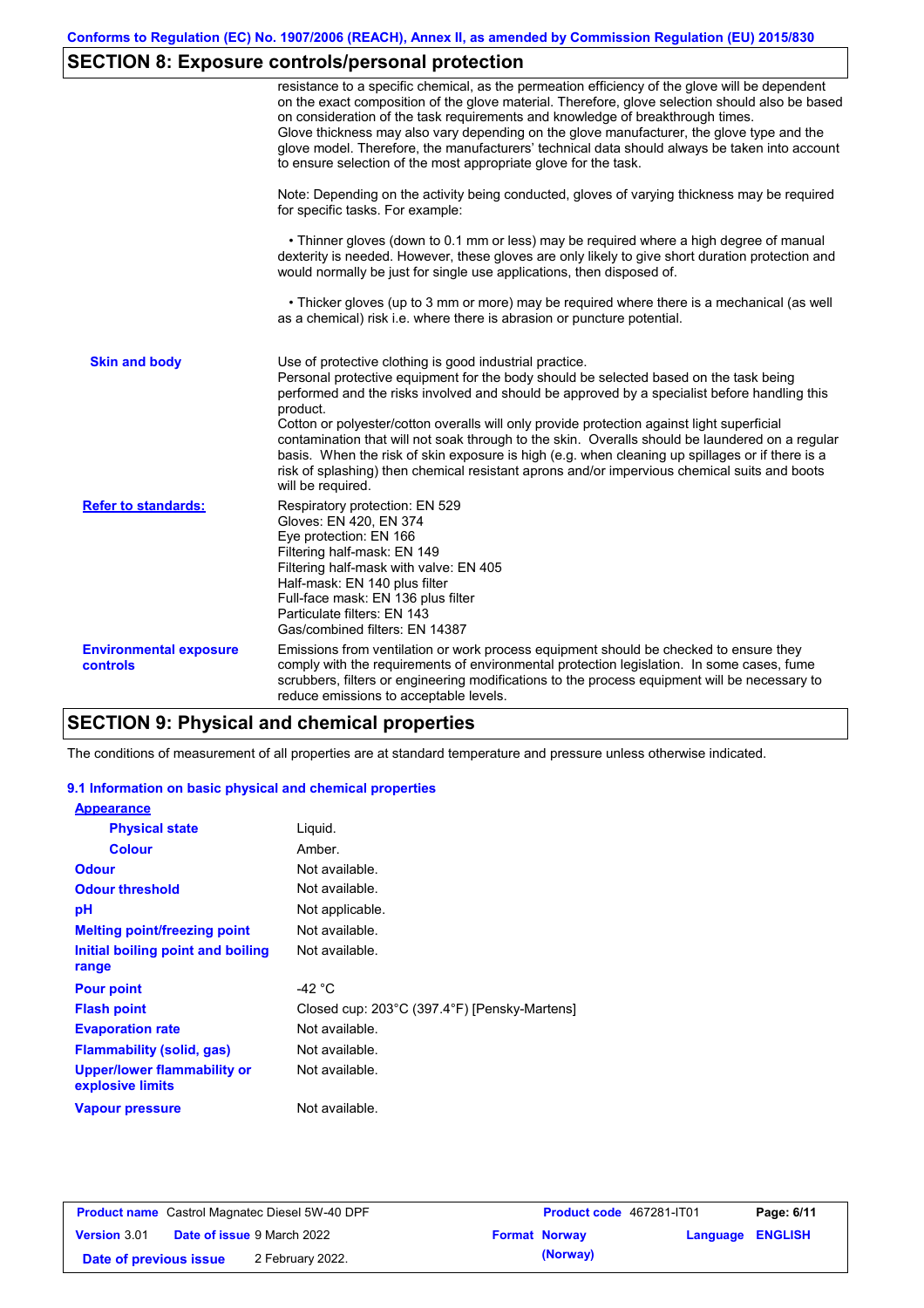# **SECTION 9: Physical and chemical properties**

|                                                   |                                                                                                                                        | Vapour Pressure at 20°C |         |                    | Vapour pressure at 50°C |     |               |
|---------------------------------------------------|----------------------------------------------------------------------------------------------------------------------------------------|-------------------------|---------|--------------------|-------------------------|-----|---------------|
|                                                   | <b>Ingredient name</b>                                                                                                                 | mm Hg kPa               |         | <b>Method</b>      | <sub>mm</sub><br>Hg     | kPa | <b>Method</b> |
|                                                   | Distillates (petroleum),<br>hydrotreated heavy<br>paraffinic                                                                           | < 0.08                  | < 0.011 | <b>ASTM D 5191</b> |                         |     |               |
|                                                   | Distillates (petroleum),<br>hydrotreated heavy<br>paraffinic                                                                           | < 0.08                  | < 0.011 | <b>ASTM D 5191</b> |                         |     |               |
| <b>Vapour density</b>                             | Not available.                                                                                                                         |                         |         |                    |                         |     |               |
| <b>Relative density</b>                           | Not available.                                                                                                                         |                         |         |                    |                         |     |               |
| <b>Density</b>                                    | <1000 kg/m <sup>3</sup> (<1 g/cm <sup>3</sup> ) at 20 <sup>°</sup> C                                                                   |                         |         |                    |                         |     |               |
| <b>Solubility(ies)</b>                            | insoluble in water.                                                                                                                    |                         |         |                    |                         |     |               |
| <b>Partition coefficient: n-octanol/</b><br>water | Not applicable.                                                                                                                        |                         |         |                    |                         |     |               |
| <b>Auto-ignition temperature</b>                  | Not available.                                                                                                                         |                         |         |                    |                         |     |               |
| <b>Decomposition temperature</b>                  | Not available.                                                                                                                         |                         |         |                    |                         |     |               |
| <b>Viscosity</b>                                  | Kinematic: 75.5 mm <sup>2</sup> /s (75.5 cSt) at 40 $^{\circ}$ C<br>Kinematic: 12.8 to 16 mm <sup>2</sup> /s (12.8 to 16 cSt) at 100°C |                         |         |                    |                         |     |               |
| <b>Explosive properties</b>                       | Not available.                                                                                                                         |                         |         |                    |                         |     |               |
| <b>Oxidising properties</b>                       | Not available.                                                                                                                         |                         |         |                    |                         |     |               |
| <b>Particle characteristics</b>                   |                                                                                                                                        |                         |         |                    |                         |     |               |
| <b>Median particle size</b>                       | Not applicable.                                                                                                                        |                         |         |                    |                         |     |               |
| 9.2 Other information                             |                                                                                                                                        |                         |         |                    |                         |     |               |
| No additional information.                        |                                                                                                                                        |                         |         |                    |                         |     |               |

## **SECTION 10: Stability and reactivity**

| <b>10.1 Reactivity</b>                            | No specific test data available for this product. Refer to Conditions to avoid and Incompatible<br>materials for additional information.                                |
|---------------------------------------------------|-------------------------------------------------------------------------------------------------------------------------------------------------------------------------|
| <b>10.2 Chemical stability</b>                    | The product is stable.                                                                                                                                                  |
| <b>10.3 Possibility of</b><br>hazardous reactions | Under normal conditions of storage and use, hazardous reactions will not occur.<br>Under normal conditions of storage and use, hazardous polymerisation will not occur. |
| <b>10.4 Conditions to avoid</b>                   | Avoid all possible sources of ignition (spark or flame).                                                                                                                |
| 10.5 Incompatible materials                       | Reactive or incompatible with the following materials: oxidising materials.                                                                                             |
| <b>10.6 Hazardous</b><br>decomposition products   | Under normal conditions of storage and use, hazardous decomposition products should not be<br>produced.                                                                 |

## **SECTION 11: Toxicological information**

### **11.1 Information on toxicological effects**

| <b>Acute toxicity estimates</b>                       |                                                                                                                     |                  |                          |                                       |                                          |                                                     |                |
|-------------------------------------------------------|---------------------------------------------------------------------------------------------------------------------|------------------|--------------------------|---------------------------------------|------------------------------------------|-----------------------------------------------------|----------------|
|                                                       | <b>Product/ingredient name</b>                                                                                      | Oral (mg/<br>kg) | <b>Dermal</b><br>(mg/kg) | <b>Inhalation</b><br>(gases)<br>(ppm) | <b>Inhalation</b><br>(vapours)<br>(mg/l) | <b>Inhalation</b><br>(dusts<br>and mists)<br>(mg/l) |                |
| maleic anhydride                                      |                                                                                                                     | 500              | N/A                      | N/A                                   | N/A                                      | N/A                                                 |                |
| <b>Information on likely</b><br>routes of exposure    | Routes of entry anticipated: Dermal, Inhalation.                                                                    |                  |                          |                                       |                                          |                                                     |                |
| <b>Potential acute health effects</b>                 |                                                                                                                     |                  |                          |                                       |                                          |                                                     |                |
| <b>Inhalation</b>                                     | Exposure to decomposition products may cause a health hazard. Serious effects may be<br>delayed following exposure. |                  |                          |                                       |                                          |                                                     |                |
| Ingestion                                             | No known significant effects or critical hazards.                                                                   |                  |                          |                                       |                                          |                                                     |                |
| <b>Skin contact</b>                                   | Defatting to the skin. May cause skin dryness and irritation.                                                       |                  |                          |                                       |                                          |                                                     |                |
| <b>Product name</b> Castrol Magnatec Diesel 5W-40 DPF |                                                                                                                     |                  |                          | Product code 467281-IT01              |                                          |                                                     | Page: 7/11     |
| Version 3.01                                          | Date of issue 9 March 2022                                                                                          |                  | <b>Format Norway</b>     |                                       |                                          | Language                                            | <b>ENGLISH</b> |
| Date of previous issue                                | 2 February 2022.                                                                                                    |                  |                          | (Norway)                              |                                          |                                                     |                |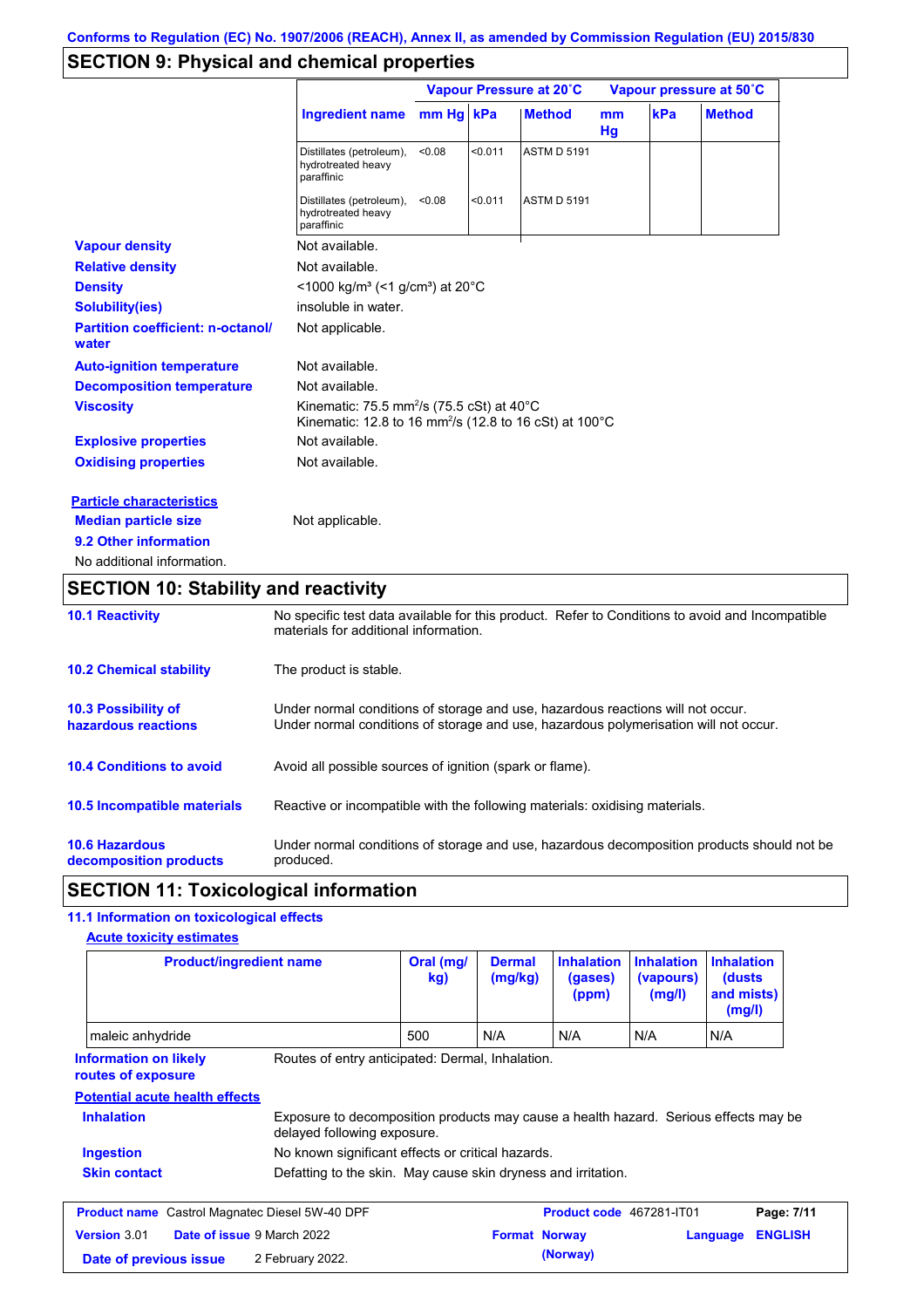# **SECTION 11: Toxicological information**

| <b>Eye contact</b>                      | No known significant effects or critical hazards.                                                                                                                                                                                                                                                                                                                                                               |  |  |  |  |
|-----------------------------------------|-----------------------------------------------------------------------------------------------------------------------------------------------------------------------------------------------------------------------------------------------------------------------------------------------------------------------------------------------------------------------------------------------------------------|--|--|--|--|
|                                         | <b>Symptoms related to the physical, chemical and toxicological characteristics</b>                                                                                                                                                                                                                                                                                                                             |  |  |  |  |
| <b>Inhalation</b>                       | No specific data.                                                                                                                                                                                                                                                                                                                                                                                               |  |  |  |  |
| <b>Ingestion</b>                        | No specific data.                                                                                                                                                                                                                                                                                                                                                                                               |  |  |  |  |
| <b>Skin contact</b>                     | Adverse symptoms may include the following:<br>irritation<br>dryness<br>cracking                                                                                                                                                                                                                                                                                                                                |  |  |  |  |
| <b>Eye contact</b>                      | No specific data.                                                                                                                                                                                                                                                                                                                                                                                               |  |  |  |  |
|                                         | Delayed and immediate effects as well as chronic effects from short and long-term exposure                                                                                                                                                                                                                                                                                                                      |  |  |  |  |
| <b>Inhalation</b>                       | Overexposure to the inhalation of airborne droplets or aerosols may cause irritation of the<br>respiratory tract.                                                                                                                                                                                                                                                                                               |  |  |  |  |
| <b>Ingestion</b>                        | Ingestion of large quantities may cause nausea and diarrhoea.                                                                                                                                                                                                                                                                                                                                                   |  |  |  |  |
| <b>Skin contact</b>                     | Prolonged or repeated contact can defat the skin and lead to irritation and/or dermatitis.                                                                                                                                                                                                                                                                                                                      |  |  |  |  |
| <b>Eye contact</b>                      | Potential risk of transient stinging or redness if accidental eye contact occurs.                                                                                                                                                                                                                                                                                                                               |  |  |  |  |
| <b>Potential chronic health effects</b> |                                                                                                                                                                                                                                                                                                                                                                                                                 |  |  |  |  |
| <b>General</b>                          | <b>USED ENGINE OILS</b><br>Combustion products resulting from the operation of internal combustion engines contaminate<br>engine oils during use. Used engine oil may contain hazardous components which have the<br>potential to cause skin cancer. Frequent or prolonged contact with all types and makes of used<br>engine oil must therefore be avoided and a high standard of personal hygiene maintained. |  |  |  |  |
| <b>Carcinogenicity</b>                  | No known significant effects or critical hazards.                                                                                                                                                                                                                                                                                                                                                               |  |  |  |  |
| <b>Mutagenicity</b>                     | No known significant effects or critical hazards.                                                                                                                                                                                                                                                                                                                                                               |  |  |  |  |
| <b>Developmental effects</b>            | No known significant effects or critical hazards.                                                                                                                                                                                                                                                                                                                                                               |  |  |  |  |
| <b>Fertility effects</b>                | No known significant effects or critical hazards.                                                                                                                                                                                                                                                                                                                                                               |  |  |  |  |

## **SECTION 12: Ecological information**

|  |  | <b>12.1 Toxicity</b> |  |  |
|--|--|----------------------|--|--|
|--|--|----------------------|--|--|

**Environmental hazards** Not classified as dangerous

#### **12.2 Persistence and degradability**

Expected to be biodegradable.

#### **12.3 Bioaccumulative potential**

This product is not expected to bioaccumulate through food chains in the environment.

| <b>12.4 Mobility in soil</b>                                         |                                                                      |
|----------------------------------------------------------------------|----------------------------------------------------------------------|
| <b>Soil/water partition</b><br><b>coefficient</b> (K <sub>oc</sub> ) | Not available.                                                       |
| <b>Mobility</b>                                                      | Spillages may penetrate the soil causing ground water contamination. |

#### **12.5 Results of PBT and vPvB assessment**

Product does not meet the criteria for PBT or vPvB according to Regulation (EC) No. 1907/2006, Annex XIII.

| 12.6 Other adverse effects          |                                                                                                                           |
|-------------------------------------|---------------------------------------------------------------------------------------------------------------------------|
| <b>Other ecological information</b> | Spills may form a film on water surfaces causing physical damage to organisms. Oxygen<br>transfer could also be impaired. |

# **SECTION 13: Disposal considerations**

| <b>13.1 Waste treatment methods</b> |                                                                                                                                                                      |
|-------------------------------------|----------------------------------------------------------------------------------------------------------------------------------------------------------------------|
| <b>Product</b>                      |                                                                                                                                                                      |
| <b>Methods of disposal</b>          | Where possible, arrange for product to be recycled. Dispose of via an authorised person/<br>licensed waste disposal contractor in accordance with local regulations. |
| <b>Hazardous waste</b>              | Yes.                                                                                                                                                                 |
| European waste catalogue (EWC)      |                                                                                                                                                                      |
| <b>Waste code</b>                   | <b>Waste designation</b>                                                                                                                                             |

| Waste code | <b>Waste designation</b>                |
|------------|-----------------------------------------|
| 13 02 08*  | other engine, gear and lubricating oils |

| <b>Product name</b> Castrol Magnatec Diesel 5W-40 DPF |  | Product code 467281-IT01          |                      | Page: 8/11       |  |
|-------------------------------------------------------|--|-----------------------------------|----------------------|------------------|--|
| <b>Version 3.01</b>                                   |  | <b>Date of issue 9 March 2022</b> | <b>Format Norway</b> | Language ENGLISH |  |
| Date of previous issue                                |  | 2 February 2022.                  | (Norway)             |                  |  |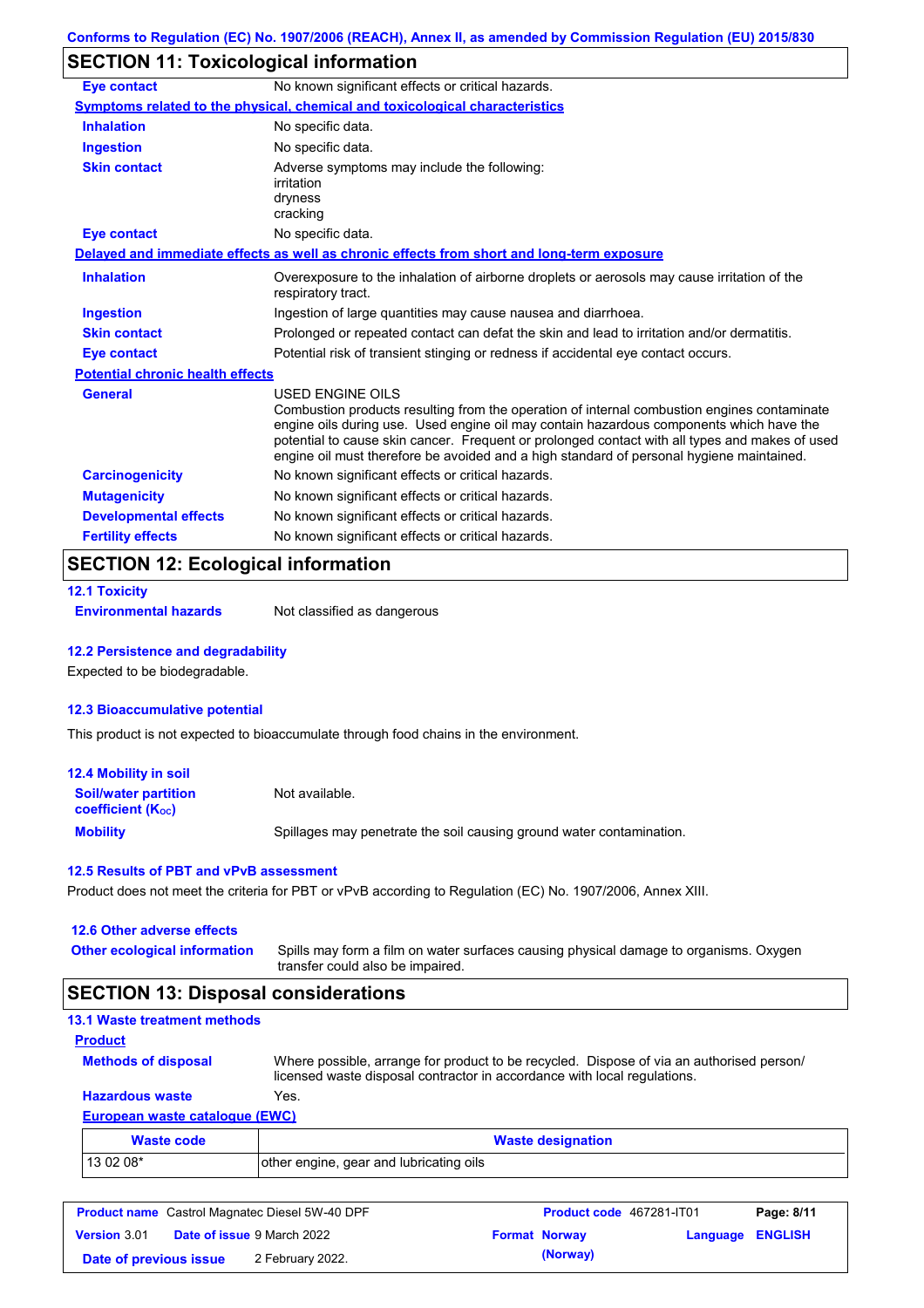## **SECTION 13: Disposal considerations**

However, deviation from the intended use and/or the presence of any potential contaminants may require an alternative waste disposal code to be assigned by the end user.

### **Packaging**

| <b>Methods of disposal</b>        | Where possible, arrange for product to be recycled. Dispose of via an authorised person/<br>licensed waste disposal contractor in accordance with local regulations.                                                                    |
|-----------------------------------|-----------------------------------------------------------------------------------------------------------------------------------------------------------------------------------------------------------------------------------------|
| <b>Special precautions</b>        | This material and its container must be disposed of in a safe way. Empty containers or liners<br>may retain some product residues. Avoid dispersal of spilt material and runoff and contact with<br>soil, waterways, drains and sewers. |
| <b>References</b>                 | Commission 2014/955/EU<br>Directive 2008/98/EC                                                                                                                                                                                          |
| SECTION 14: Transnort information |                                                                                                                                                                                                                                         |

## **SECTION 14: Transport information**

|                                           | <b>ADR/RID</b> | <b>ADN</b>     | <b>IMDG</b>    | <b>IATA</b>    |
|-------------------------------------------|----------------|----------------|----------------|----------------|
| 14.1 UN number                            | Not regulated. | Not regulated. | Not regulated. | Not regulated. |
| 14.2 UN proper<br>shipping name           |                |                |                |                |
| <b>14.3 Transport</b><br>hazard class(es) |                |                | -              |                |
| 14.4 Packing<br>group                     |                |                | $\blacksquare$ |                |
| 14.5<br><b>Environmental</b><br>hazards   | No.            | No.            | No.            | No.            |
| <b>Additional</b><br>information          |                |                | -              |                |

**14.6 Special precautions for user** Not available.

#### **14.7 Transport in bulk according to IMO instruments**

### **SECTION 15: Regulatory information**

| 15.1 Safety, health and environmental regulations/legislation specific for the substance or mixture |  |
|-----------------------------------------------------------------------------------------------------|--|
| EU Regulation (EC) No. 1907/2006 (REACH)                                                            |  |

#### **Annex XIV - List of substances subject to authorisation**

Not available.

### **Annex XIV**

None of the components are listed.

**Substances of very high concern**

None of the components are listed.

#### **EU Regulation (EC) No. 1907/2006 (REACH)**

| EU Regulation (EC) No. 1907/2006 (REACH)                                                                                                                 |                                                                                                                                |
|----------------------------------------------------------------------------------------------------------------------------------------------------------|--------------------------------------------------------------------------------------------------------------------------------|
| <b>Annex XVII - Restrictions</b><br>on the manufacture,<br>placing on the market<br>and use of certain<br>dangerous substances,<br>mixtures and articles | Not applicable.                                                                                                                |
| <b>Other regulations</b>                                                                                                                                 |                                                                                                                                |
| <b>REACH Status</b>                                                                                                                                      | The company, as identified in Section 1, sells this product in the EU in compliance with the<br>current requirements of REACH. |
| <b>United States inventory</b><br>(TSCA 8b)                                                                                                              | All components are active or exempted.                                                                                         |
| <b>Australia inventory (AIIC)</b>                                                                                                                        | All components are listed or exempted.                                                                                         |
| <b>Canada inventory</b>                                                                                                                                  | All components are listed or exempted.                                                                                         |
| <b>China inventory (IECSC)</b>                                                                                                                           | At least one component is not listed.                                                                                          |
| <b>Product name</b> Castrol Magnatec Diesel 5W-40 DPF                                                                                                    | <b>Product code</b> 467281-IT01<br>Page: 9/11                                                                                  |
| <b>Version 3.01</b>                                                                                                                                      | <b>Date of issue 9 March 2022</b><br><b>ENGLISH</b><br><b>Format Norway</b><br>Language                                        |
| Date of previous issue                                                                                                                                   | (Norway)<br>2 February 2022.                                                                                                   |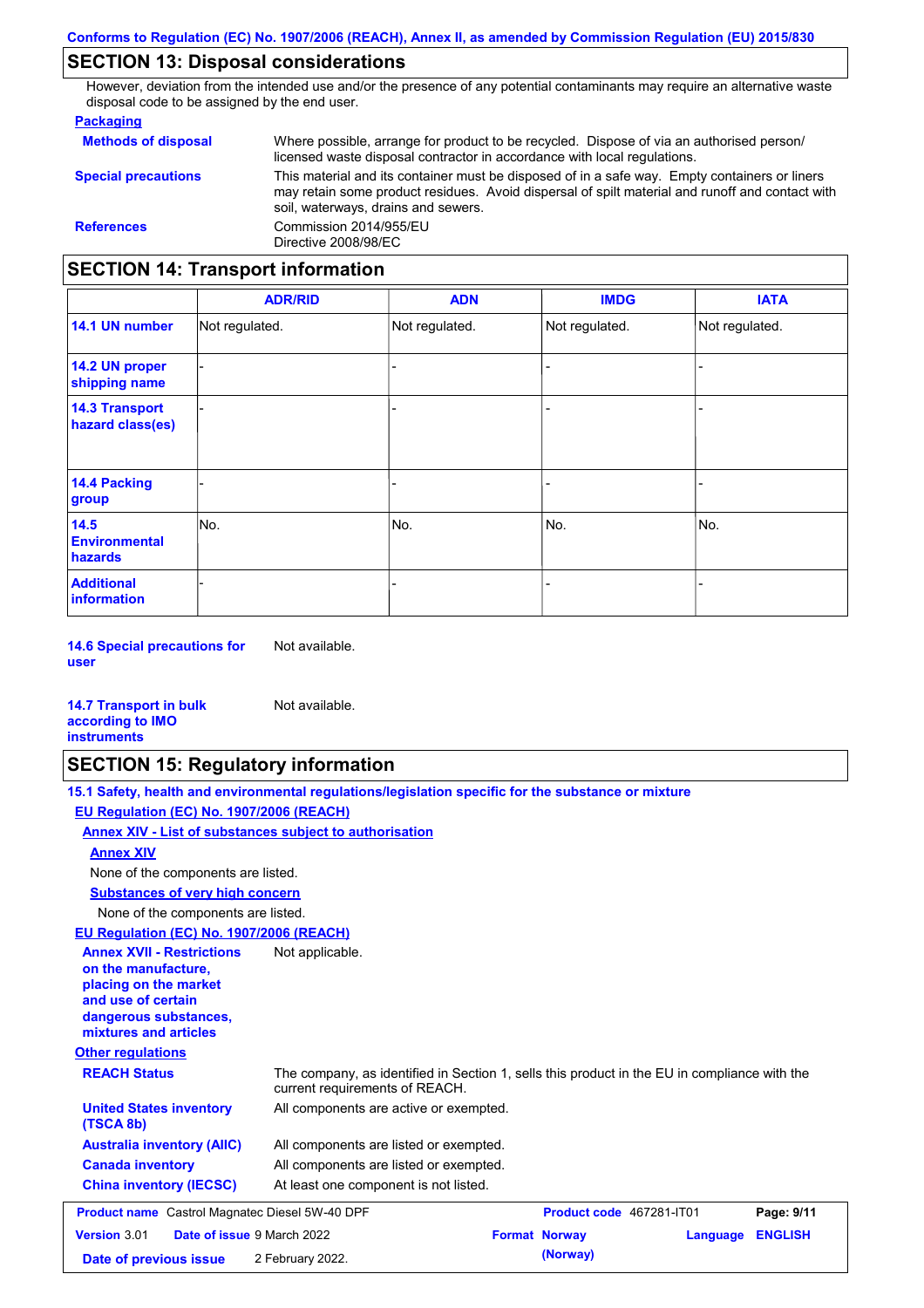# **SECTION 15: Regulatory information**

| <b>Japan inventory (CSCL)</b>                                   | All components are listed or exempted.                      |
|-----------------------------------------------------------------|-------------------------------------------------------------|
| <b>Korea inventory (KECI)</b>                                   | All components are listed or exempted.                      |
| <b>Philippines inventory</b><br>(PICCS)                         | At least one component is not listed.                       |
| <b>Taiwan Chemical</b><br><b>Substances Inventory</b><br>(TCSI) | All components are listed or exempted.                      |
| Ozone depleting substances (1005/2009/EU)                       |                                                             |
| Not listed.                                                     |                                                             |
| Prior Informed Consent (PIC) (649/2012/EU)                      |                                                             |
| Not listed.                                                     |                                                             |
| <b>Persistent Organic Pollutants</b><br>Not listed.             |                                                             |
|                                                                 | <b>EU - Water framework directive - Priority substances</b> |
| None of the components are listed.                              |                                                             |
| <b>Seveso Directive</b>                                         |                                                             |
| This product is not controlled under the Seveso Directive.      |                                                             |

| <b>15.2 Chemical safety</b> | A Chemical Safety Assessment has been carried out for one or more of the substances within  |
|-----------------------------|---------------------------------------------------------------------------------------------|
| assessment                  | this mixture. A Chemical Safety Assessment has not been carried out for the mixture itself. |

| <b>SECTION 16: Other information</b>                  |                                                                                                                                                                                                                                                                                                                                                                                                                                                                                                                                                                                                                                                                                                                                                                                                                                                                                                                                                                                                                                                                                                                                                                                                                                                                                                                                                                                                                                                                                                                                                                                                                                                                                                                                                                                                                                                                                                                                                                                                                                                                                            |                          |          |                |
|-------------------------------------------------------|--------------------------------------------------------------------------------------------------------------------------------------------------------------------------------------------------------------------------------------------------------------------------------------------------------------------------------------------------------------------------------------------------------------------------------------------------------------------------------------------------------------------------------------------------------------------------------------------------------------------------------------------------------------------------------------------------------------------------------------------------------------------------------------------------------------------------------------------------------------------------------------------------------------------------------------------------------------------------------------------------------------------------------------------------------------------------------------------------------------------------------------------------------------------------------------------------------------------------------------------------------------------------------------------------------------------------------------------------------------------------------------------------------------------------------------------------------------------------------------------------------------------------------------------------------------------------------------------------------------------------------------------------------------------------------------------------------------------------------------------------------------------------------------------------------------------------------------------------------------------------------------------------------------------------------------------------------------------------------------------------------------------------------------------------------------------------------------------|--------------------------|----------|----------------|
| <b>Abbreviations and acronyms</b>                     | ADN = European Provisions concerning the International Carriage of Dangerous Goods by<br>Inland Waterway<br>ADR = The European Agreement concerning the International Carriage of Dangerous Goods by<br>Road<br>$ATE = Acute Toxicity Estimate$<br><b>BCF</b> = Bioconcentration Factor<br>CAS = Chemical Abstracts Service<br>CLP = Classification, Labelling and Packaging Regulation [Regulation (EC) No. 1272/2008]<br><b>CSA = Chemical Safety Assessment</b><br><b>CSR = Chemical Safety Report</b><br>DMEL = Derived Minimal Effect Level<br>DNEL = Derived No Effect Level<br>EINECS = European Inventory of Existing Commercial chemical Substances<br>ES = Exposure Scenario<br>EUH statement = CLP-specific Hazard statement<br>EWC = European Waste Catalogue<br>GHS = Globally Harmonized System of Classification and Labelling of Chemicals<br>IATA = International Air Transport Association<br>IBC = Intermediate Bulk Container<br><b>IMDG</b> = International Maritime Dangerous Goods<br>LogPow = logarithm of the octanol/water partition coefficient<br>MARPOL = International Convention for the Prevention of Pollution From Ships, 1973 as<br>modified by the Protocol of 1978. ("Marpol" = marine pollution)<br>OECD = Organisation for Economic Co-operation and Development<br>PBT = Persistent, Bioaccumulative and Toxic<br>PNEC = Predicted No Effect Concentration<br>REACH = Registration, Evaluation, Authorisation and Restriction of Chemicals Regulation<br>[Regulation (EC) No. 1907/2006]<br>RID = The Regulations concerning the International Carriage of Dangerous Goods by Rail<br><b>RRN = REACH Registration Number</b><br>SADT = Self-Accelerating Decomposition Temperature<br>SVHC = Substances of Very High Concern<br>STOT-RE = Specific Target Organ Toxicity - Repeated Exposure<br>STOT-SE = Specific Target Organ Toxicity - Single Exposure<br>$TWA = Time$ weighted average<br>$UN = United Nations$<br>UVCB = Complex hydrocarbon substance<br>VOC = Volatile Organic Compound<br>vPvB = Very Persistent and Very Bioaccumulative |                          |          |                |
|                                                       | Varies = may contain one or more of the following 64741-88-4 / RRN 01-2119488706-23,<br>64741-89-5 / RRN 01-2119487067-30, 64741-95-3 / RRN 01-2119487081-40, 64741-96-4/ RRN<br>01-2119483621-38, 64742-01-4 / RRN 01-2119488707-21, 64742-44-5 / RRN                                                                                                                                                                                                                                                                                                                                                                                                                                                                                                                                                                                                                                                                                                                                                                                                                                                                                                                                                                                                                                                                                                                                                                                                                                                                                                                                                                                                                                                                                                                                                                                                                                                                                                                                                                                                                                     |                          |          |                |
| <b>Product name</b> Castrol Magnatec Diesel 5W-40 DPF |                                                                                                                                                                                                                                                                                                                                                                                                                                                                                                                                                                                                                                                                                                                                                                                                                                                                                                                                                                                                                                                                                                                                                                                                                                                                                                                                                                                                                                                                                                                                                                                                                                                                                                                                                                                                                                                                                                                                                                                                                                                                                            | Product code 467281-IT01 |          | Page: 10/11    |
| <b>Version 3.01</b><br>Date of issue 9 March 2022     |                                                                                                                                                                                                                                                                                                                                                                                                                                                                                                                                                                                                                                                                                                                                                                                                                                                                                                                                                                                                                                                                                                                                                                                                                                                                                                                                                                                                                                                                                                                                                                                                                                                                                                                                                                                                                                                                                                                                                                                                                                                                                            | <b>Format Norway</b>     | Language | <b>ENGLISH</b> |
| Date of previous issue                                | 2 February 2022.                                                                                                                                                                                                                                                                                                                                                                                                                                                                                                                                                                                                                                                                                                                                                                                                                                                                                                                                                                                                                                                                                                                                                                                                                                                                                                                                                                                                                                                                                                                                                                                                                                                                                                                                                                                                                                                                                                                                                                                                                                                                           | (Norway)                 |          |                |